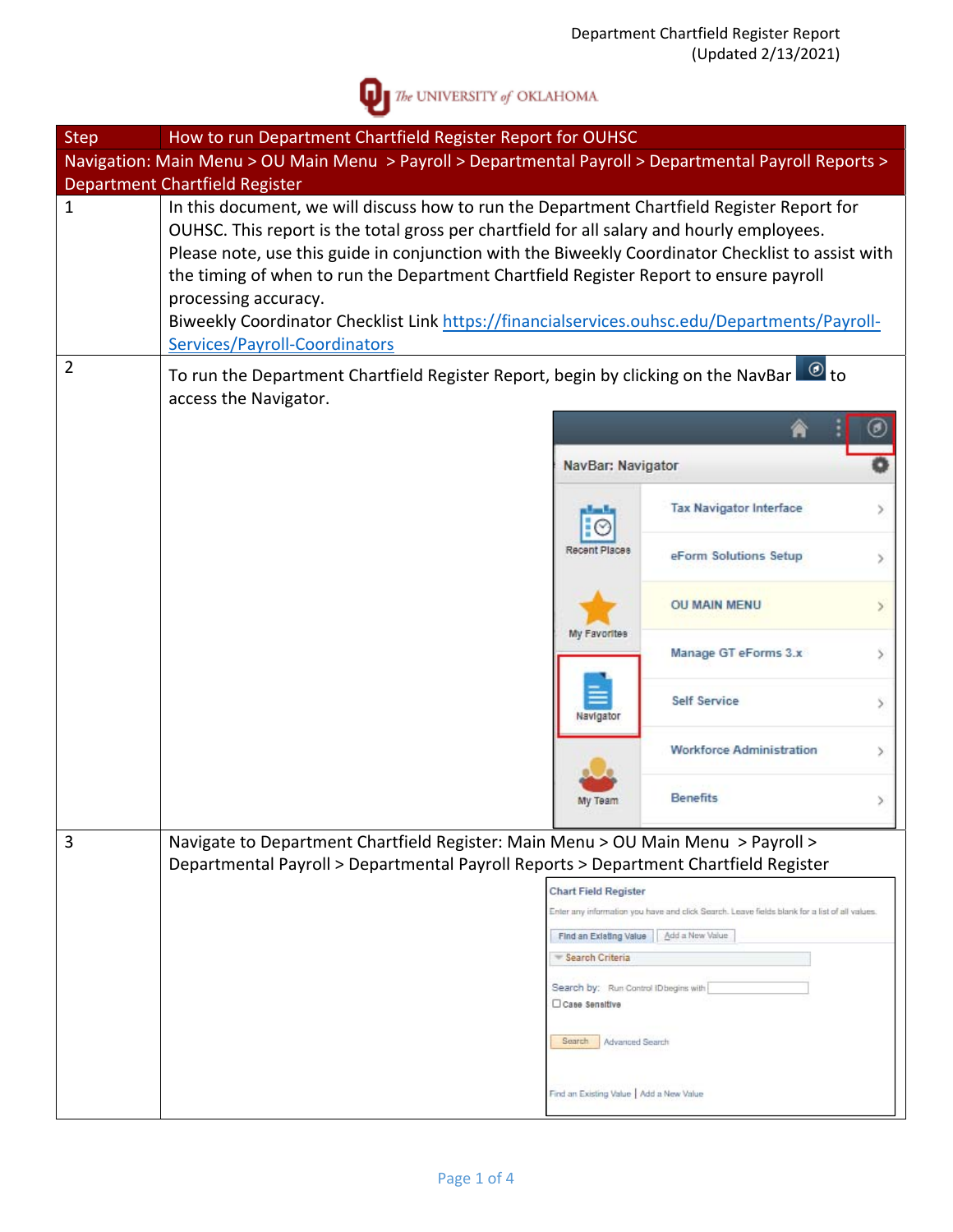

| $\overline{4}$ | On the Chart Field Register page click on the 'Add a New Value tab', enter a new Run Control ID                                                                               |  |  |  |  |  |
|----------------|-------------------------------------------------------------------------------------------------------------------------------------------------------------------------------|--|--|--|--|--|
|                | 'REPORT" in the field and Add.                                                                                                                                                |  |  |  |  |  |
|                | <b>Chart Field Register</b>                                                                                                                                                   |  |  |  |  |  |
|                | Find an Existing Value<br>Add a New Value                                                                                                                                     |  |  |  |  |  |
|                | Run Control ID REPORT                                                                                                                                                         |  |  |  |  |  |
|                | Add                                                                                                                                                                           |  |  |  |  |  |
|                |                                                                                                                                                                               |  |  |  |  |  |
| 5              | On Acct Cd Spread tab enter the necessary fields in steps 1-3, click Run.                                                                                                     |  |  |  |  |  |
|                | 1. Enter the Pay Run ID for payroll being processed.                                                                                                                          |  |  |  |  |  |
|                | Example: Pay Period End Date 1/2/21, BW210102.<br>$\bullet$                                                                                                                   |  |  |  |  |  |
|                | 2. Enter HR Dept ID in the the Department From and To fields.                                                                                                                 |  |  |  |  |  |
|                | Example: Department From ADM301                                                                                                                                               |  |  |  |  |  |
|                | 3. Payroll Cycle Check the On-Cycle button.                                                                                                                                   |  |  |  |  |  |
|                | Acct Cd Spreads                                                                                                                                                               |  |  |  |  |  |
|                | Run<br>Run Control ID REPORT<br>Process Monitor<br>Report Manager                                                                                                             |  |  |  |  |  |
|                |                                                                                                                                                                               |  |  |  |  |  |
|                | <b>Report Request Parameters</b>                                                                                                                                              |  |  |  |  |  |
|                | Pay Run ID:                                                                                                                                                                   |  |  |  |  |  |
|                | <b>Department From</b>                                                                                                                                                        |  |  |  |  |  |
|                | Department To:                                                                                                                                                                |  |  |  |  |  |
|                |                                                                                                                                                                               |  |  |  |  |  |
|                | Payroll Cycle<br>3 Oon-Cycle<br>O off-Cycle<br>$\bigcirc$ Both                                                                                                                |  |  |  |  |  |
|                |                                                                                                                                                                               |  |  |  |  |  |
| 6              | Ensure the box is checked for the OU Dept Chart Field Register, Click OK.                                                                                                     |  |  |  |  |  |
|                | Process Scheduler Request                                                                                                                                                     |  |  |  |  |  |
|                | Help                                                                                                                                                                          |  |  |  |  |  |
|                | <b>Run Control ID REPORT</b><br>User ID 530208                                                                                                                                |  |  |  |  |  |
|                | Server Name PSNTOKC<br>Run Date 01/13/2021<br>$\checkmark$<br>$\mathbf{r}$                                                                                                    |  |  |  |  |  |
|                | Reset to Current Date/Time<br>$\checkmark$<br>Run Time 5:24:06PM<br>Recurrence<br>Q<br>Time Zone                                                                              |  |  |  |  |  |
|                | <b>Process List</b><br><b>Select</b> Description                                                                                                                              |  |  |  |  |  |
|                | Process Name<br>Process Type<br>*Type<br>*Format<br><b>Distribution</b><br>$\vee$ PDF<br>OU Dept Chart Field Register<br>Web<br>∢<br>OUETRGLD<br>SQR Report<br>V Distribution |  |  |  |  |  |
|                |                                                                                                                                                                               |  |  |  |  |  |
|                |                                                                                                                                                                               |  |  |  |  |  |
|                |                                                                                                                                                                               |  |  |  |  |  |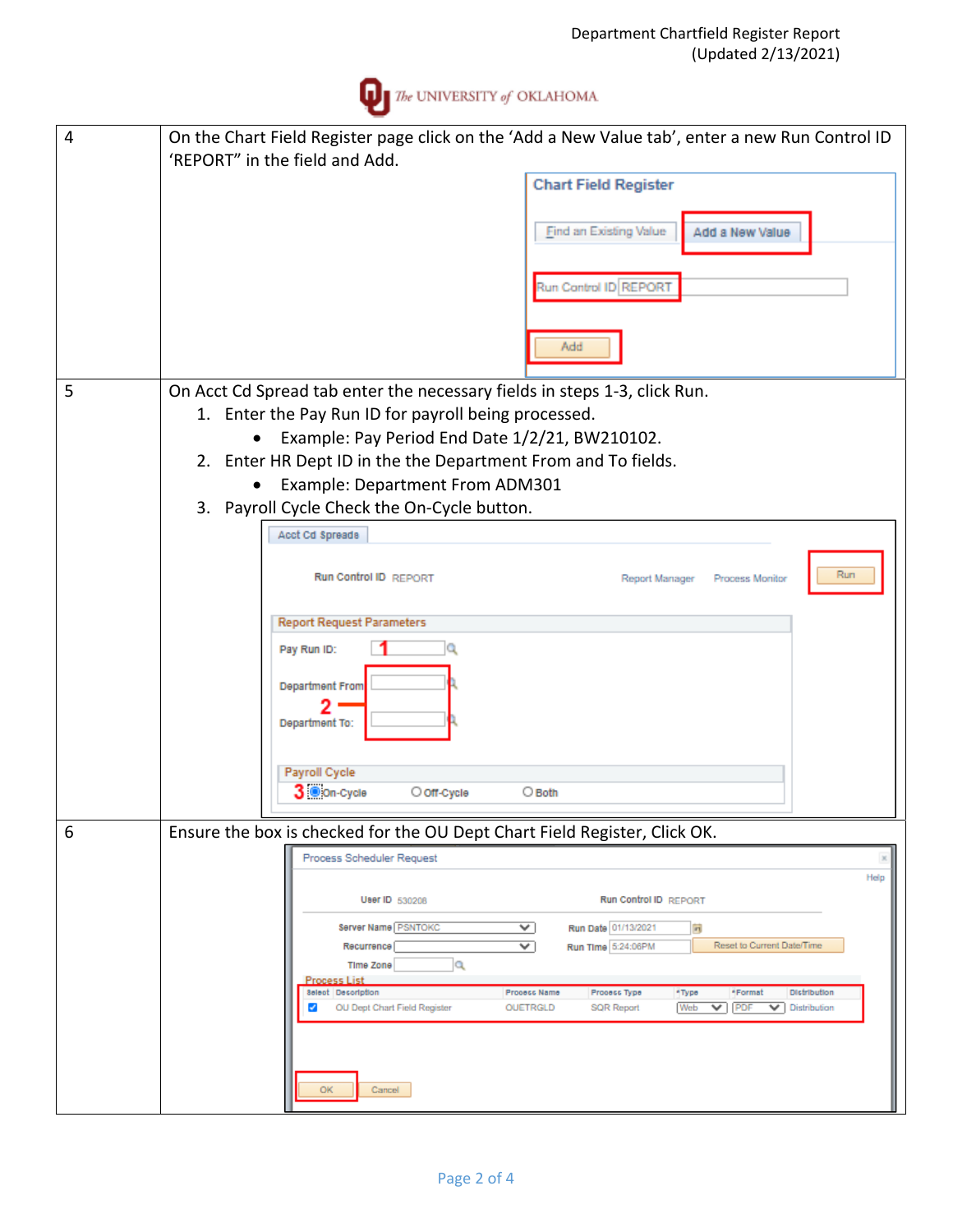

| $\overline{7}$ | Click on the Process Monitor link.                                                                                                                                                                                                                                                                                   |                                             |                       |                       |                                                                                        |                       |                                           |                                      |                         |
|----------------|----------------------------------------------------------------------------------------------------------------------------------------------------------------------------------------------------------------------------------------------------------------------------------------------------------------------|---------------------------------------------|-----------------------|-----------------------|----------------------------------------------------------------------------------------|-----------------------|-------------------------------------------|--------------------------------------|-------------------------|
|                |                                                                                                                                                                                                                                                                                                                      | Acct Cd Spreads                             |                       |                       |                                                                                        |                       |                                           |                                      |                         |
|                |                                                                                                                                                                                                                                                                                                                      |                                             | Run Control ID REPORT |                       |                                                                                        | Report Manager        |                                           | Process Monitor                      | Run                     |
|                |                                                                                                                                                                                                                                                                                                                      | <b>Report Request Parameters</b>            |                       |                       |                                                                                        |                       |                                           |                                      |                         |
|                |                                                                                                                                                                                                                                                                                                                      | Pay Run ID:                                 | BW210102<br>Q         | BW210102              |                                                                                        |                       |                                           |                                      |                         |
|                |                                                                                                                                                                                                                                                                                                                      | Department From:                            | ADM301<br>Q           |                       | <b>Financial Services</b>                                                              |                       |                                           |                                      |                         |
|                |                                                                                                                                                                                                                                                                                                                      | Department To:                              | ADM301<br>Q           |                       | <b>Financial Services</b>                                                              |                       |                                           |                                      |                         |
|                |                                                                                                                                                                                                                                                                                                                      |                                             |                       |                       |                                                                                        |                       |                                           |                                      |                         |
|                |                                                                                                                                                                                                                                                                                                                      | Payroll Cycle<br>Con-Cycle                  | O off-Cycle           |                       | $\bigcirc$ Both                                                                        |                       |                                           |                                      |                         |
|                |                                                                                                                                                                                                                                                                                                                      | $\left  \frac{1}{2} \right $ Notify<br>Save |                       |                       |                                                                                        |                       |                                           | Add                                  | Update/Display          |
|                |                                                                                                                                                                                                                                                                                                                      |                                             |                       |                       |                                                                                        |                       |                                           |                                      |                         |
| 8              | Click on Refresh till the process shows Run Status 'Success' and Distribution Status 'Posted.'<br>Then click on Details link.                                                                                                                                                                                        |                                             |                       |                       |                                                                                        |                       |                                           |                                      |                         |
|                |                                                                                                                                                                                                                                                                                                                      |                                             |                       |                       |                                                                                        |                       |                                           |                                      |                         |
|                | <b>Process List</b><br>Server List<br><b>View Process Request For</b><br>Q<br>Last<br>Days<br>Refresh<br>v<br>$\checkmark$<br>530208<br>$\mathbf{1}$<br>$\checkmark$<br>User ID<br><b>Type</b><br>$\alpha$<br>v<br><b>Instance From</b><br><b>Instance To</b><br>Report Manager<br>Name<br>Server<br>Save On Refresh |                                             |                       |                       |                                                                                        |                       |                                           |                                      |                         |
|                |                                                                                                                                                                                                                                                                                                                      |                                             |                       |                       |                                                                                        |                       |                                           |                                      |                         |
|                |                                                                                                                                                                                                                                                                                                                      |                                             |                       |                       |                                                                                        |                       |                                           |                                      |                         |
|                |                                                                                                                                                                                                                                                                                                                      |                                             |                       |                       |                                                                                        |                       |                                           |                                      |                         |
|                | v<br><b>Run Status</b>                                                                                                                                                                                                                                                                                               | <b>Distribution Status</b>                  | $\checkmark$          |                       |                                                                                        |                       |                                           |                                      |                         |
|                | <b>Process List</b>                                                                                                                                                                                                                                                                                                  |                                             |                       |                       |                                                                                        |                       |                                           |                                      |                         |
|                | 畔<br>Q                                                                                                                                                                                                                                                                                                               |                                             |                       |                       |                                                                                        |                       | м                                         | 1-5 of 5 $\vee$                      | $\mathbb{H}$   View All |
|                | Instance<br>Seq.<br><b>Select</b>                                                                                                                                                                                                                                                                                    | <b>Process Type</b>                         | <b>Process Name</b>   | <b>User</b>           | <b>Run Date/Time</b>                                                                   |                       | <b>Run Status</b>                         | <b>Distribution</b><br><b>Status</b> | <b>Details</b>          |
|                | 0<br>343357                                                                                                                                                                                                                                                                                                          | <b>SQR Report</b>                           | OUETRGLD              | 530208                | 01/13/2021 5:24:06PM CST                                                               |                       | Success                                   | Posted                               | Details                 |
| 9              | Under Process detail, click on the View Log/Trace link.                                                                                                                                                                                                                                                              |                                             |                       |                       |                                                                                        |                       |                                           |                                      |                         |
|                |                                                                                                                                                                                                                                                                                                                      |                                             |                       |                       |                                                                                        | <b>Process Detail</b> |                                           |                                      |                         |
|                |                                                                                                                                                                                                                                                                                                                      |                                             |                       |                       |                                                                                        |                       |                                           |                                      |                         |
|                |                                                                                                                                                                                                                                                                                                                      |                                             | <b>Process</b>        |                       |                                                                                        |                       |                                           |                                      |                         |
|                | Type SQR Report<br>Instance 343357<br>Name OUETRGLD<br>Description   OU Dept Chart Field Register                                                                                                                                                                                                                    |                                             |                       |                       |                                                                                        |                       |                                           |                                      |                         |
|                |                                                                                                                                                                                                                                                                                                                      |                                             |                       | Run Status Success    |                                                                                        |                       | Distribution Status Posted                |                                      |                         |
|                |                                                                                                                                                                                                                                                                                                                      |                                             | Run                   |                       |                                                                                        |                       | <b>Update Process</b>                     |                                      |                         |
|                |                                                                                                                                                                                                                                                                                                                      |                                             |                       | Run Control ID REPORT |                                                                                        |                       | <b>Hold Request</b>                       |                                      |                         |
|                |                                                                                                                                                                                                                                                                                                                      |                                             |                       | Location Server       |                                                                                        |                       | <b>Queue Request</b><br>Cancel Request    |                                      |                         |
|                |                                                                                                                                                                                                                                                                                                                      |                                             | Recurrence            | Server PSNTOKC        |                                                                                        |                       | <b>ODelete Request</b><br>Re-send Content |                                      | Restart Request         |
|                |                                                                                                                                                                                                                                                                                                                      |                                             | Date/Time             |                       |                                                                                        |                       | <b>Actions</b>                            |                                      |                         |
|                |                                                                                                                                                                                                                                                                                                                      |                                             |                       |                       | Request Created On 01/13/2021 5:24:36PM CST                                            |                       | Parameters                                | Transfer                             |                         |
|                |                                                                                                                                                                                                                                                                                                                      |                                             |                       |                       | Run Anytime After 01/13/2021 5:24:06PM CST                                             |                       | Message Log<br><b>Batch Timin</b>         |                                      |                         |
|                |                                                                                                                                                                                                                                                                                                                      |                                             |                       |                       | Began Process At 01/13/2021 5:24:46PM CST<br>Ended Process At 01/13/2021 5:25:00PM CST |                       | View Log/Trace                            |                                      |                         |